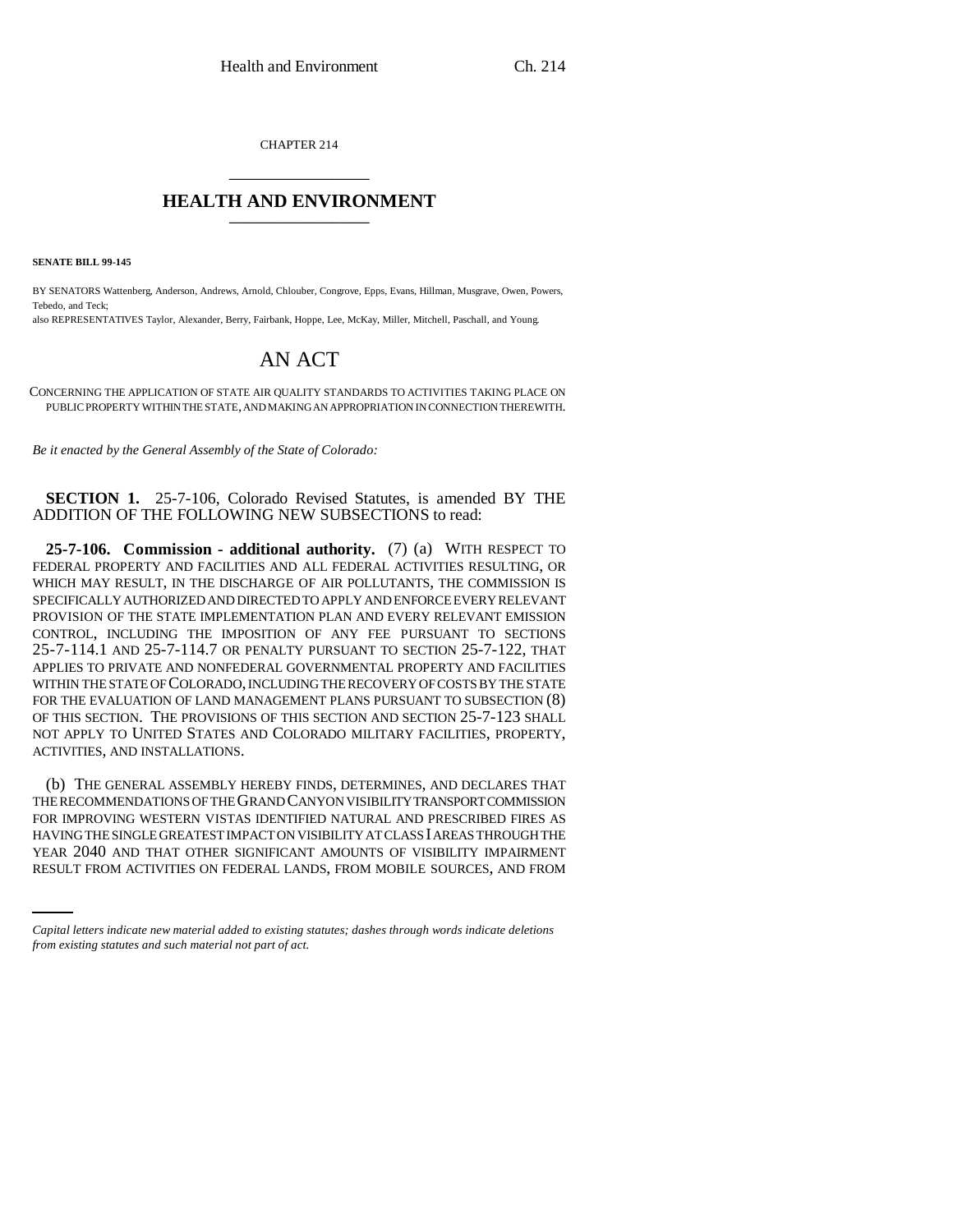## Ch. 214 Health and Environment

MEXICO. THE ONLY MAJOR SOURCE OF VISIBILITY IMPAIRMENT OVER WHICH THIS STATE HAS JURISDICTION BUT HAS NOT YET DEVELOPED A COMPREHENSIVE PROGRAM TO REDUCE SUCH IMPAIRMENT IS THE EMISSIONS FROM ACTIVITIES MANAGED BY FEDERAL LAND MANAGEMENT AGENCIES; THEREFORE, THIS SUBSECTION (7) IS ADOPTED PURSUANT TO SECTION 118 OF THE FEDERAL ACT AND SHALL BE CONSTRUED TO EXERCISE THE FULL EXTENT OF THE STATE'S AUTHORITY AS GRANTED BY THE PROVISIONS OF SAID FEDERAL ACT WITH REGARD TO POLLUTION COMING FROM FEDERAL FACILITIES. THE GENERAL ASSEMBLY FURTHER FINDS, DETERMINES, AND DECLARES THAT THE FEDERAL GOVERNMENT, AS THE ONLY LANDOWNER OF ITS SIZE IN THE STATE AND THE ONLY LANDOWNER IN THE STATE OTHER THAN THE STATE GOVERNMENT ITSELF THAT ROUTINELY PREPARES COMPREHENSIVE LAND MANAGEMENT PLANS INVOLVING THE CLEARING OF FOREST UNDERGROWTH BY FIRE, IS APPROPRIATELY SUBJECT TO THE REQUIREMENTS OF THIS SECTION PERTAINING TO REVIEW AND APPROVAL OF LAND MANAGEMENT PLANS. THE STATE, BY REVIEWING FEDERAL LAND MANAGEMENT PLANS, CAN ACHIEVE SIGNIFICANT PROGRESS TOWARDS COOPERATIVELY REDUCING EMISSIONS FROM THOSE LANDS WHICH IMPACT VISIBILITY IN COLORADO.

(c) AS USED IN THIS SUBSECTION (7) AND IN SUBSECTION (8) OF THIS SECTION, THE TERMS "FEDERAL PROPERTY AND FACILITIES" AND "FEDERAL ACTIVITIES" DO NOT INCLUDE PROPERTY, FACILITIES, OR ACTIVITIES OF NONFEDERAL PARTIES ON FEDERAL LANDS.

(8) (a) THE COMMISSION, IN EXERCISING THE POWERS CONFERRED BY SUBSECTION (7) OF THIS SECTION AND THIS SUBSECTION (8), SHALL REQUIRE ALL FEDERAL FACILITIES, INCLUDING ACTIVITIES DIRECTLY CONDUCTED BY OR ON BEHALF OF FEDERAL AGENCIES ON FEDERAL LANDS, TO MINIMIZE EMISSIONS USING ALL AVAILABLE, PRACTICABLE METHODS THAT ARE TECHNOLOGICALLY FEASIBLE AND ECONOMICALLY REASONABLE IN ORDER TO MINIMIZE THE IMPACT OR REDUCE THE POTENTIAL FOR SUCH IMPACT ON BOTH THE ATTAINMENT AND MAINTENANCE OF NATIONAL AMBIENT AIR QUALITY STANDARDS AND THE ACHIEVEMENT OF FEDERAL AND STATE VISIBILITY GOALS.

(b) (I) IN ORDER TO ENSURE COMPLIANCE WITH THE REQUIREMENTS OF PARAGRAPH (a) OF THIS SUBSECTION (8), FEDERAL LAND MANAGERS WITH JURISDICTION OVER FEDERAL PROPERTIES AND FACILITIES WITHIN COLORADO SHALL SUBMIT LAND MANAGEMENT PLANS OR EQUIVALENT PLANNING DOCUMENTS TO THE COMMISSION. THE COMMISSION SHALL THEN CONDUCT A PUBLIC HEARING ON THOSE ELEMENTS OF THE LAND MANAGEMENT PLAN RELEVANT TO ACHIEVING THE GOAL OF MINIMIZING EMISSIONS AS SET FORTH IN SAID PARAGRAPH (a).

(II) AS USED IN THIS PARAGRAPH (b), "EQUIVALENT PLANNING DOCUMENTS" MEANS DOCUMENTS THAT SUMMARIZE THE ELEMENTS OF A LAND MANAGEMENT PLAN THAT ARE RELEVANT TO THE DISCHARGE OR RELEASE OF AIR POLLUTION AND DEMONSTRATE HOW COMPLIANCE WITH THE STATE STANDARD SHALL BE ACHIEVED.

(III) THE COMMISSION SHALL HAVE DISCRETION TO ADOPT RULES GOVERNING THE RESUBMISSION OF LAND MANAGEMENT PLANS OR EQUIVALENT PLANNING DOCUMENTS TO PREVENT SUCH PLANS FROM BECOMING OUTDATED.

(c) FOLLOWING A PUBLIC HEARING, THE COMMISSION SHALL COMMENT AND MAKE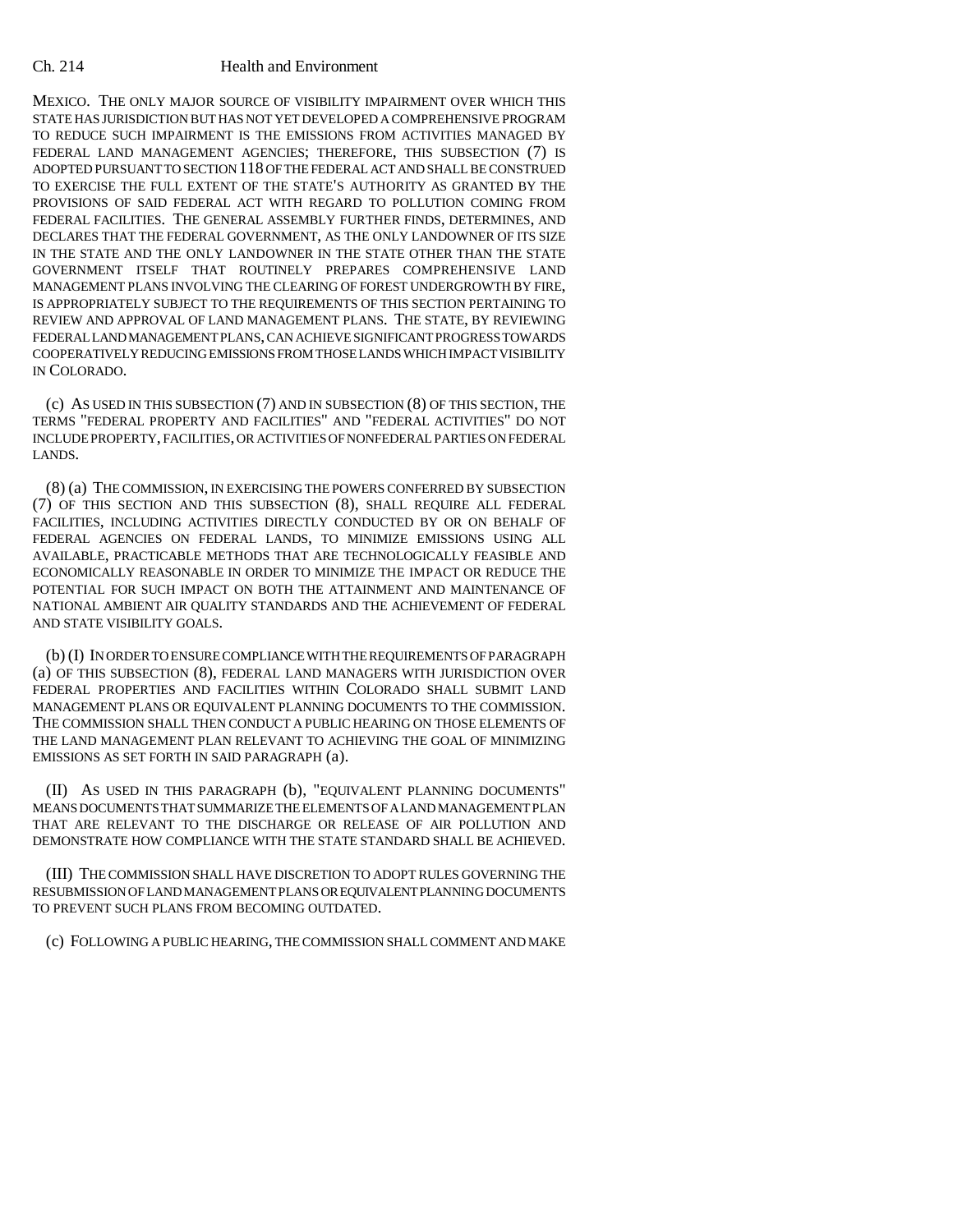RECOMMENDATIONS TO THE FEDERAL LAND MANAGER REGARDING ANY CHANGES TO ELEMENTS OF THE LAND MANAGEMENT PLAN RELATING TO THE DISCHARGE OR RELEASE OF AIR POLLUTANTS THAT THE COMMISSION FINDS NECESSARY TO COMPLY WITH THE STATE STANDARD.

**SECTION 2.** 25-7-114.7 (2) (a) (III), Colorado Revised Statutes, is amended to read:

**25-7-114.7. Emission fees - fund - repeal.** (2) (a) (III) Every owner or operator subject to the requirements of paying fees set forth in subparagraph (I) of this paragraph (a) shall also pay a processing fee for the costs of processing any application other than an air pollution emission notice under this article. EVERY FEDERAL FACILITY SUBMITTING A LAND MANAGEMENT PLAN OR AN EQUIVALENT PLANNING DOCUMENT TO THE COMMISSION PURSUANT TO SECTION 25-7-106 (8) (b) SHALL PAY A FEE FOR COSTS OF EVALUATING SUCH DOCUMENTS. The division shall assess a fee for work it performs up to a maximum of thirty hours at a rate of fifty dollars per hour. If the division requires more than thirty hours to process the application OR EVALUATE THE LAND MANAGEMENT PLAN OR EQUIVALENT DOCUMENTS, the fee paid by the applicant shall not exceed one thousand five hundred dollars, unless the division has informed the source that the respective billings may exceed one thousand five hundred dollars and has provided the source with an estimate of what the actual charges may be prior to commencing the work.

**SECTION 3.** 25-7-123 (1) (b), Colorado Revised Statutes, is amended, and the said 25-7-123 (1) is further amended BY THE ADDITION OF A NEW PARAGRAPH, to read:

**25-7-123. Open burning - penalties.** (1) (b) Open burning in the course of agricultural operations may be regulated only where the absence of regulations would substantially impede the commission in carrying out the objectives of this article. In adopting any program applicable to agricultural operations, the commission shall take into consideration the necessity of conducting open burning. FOR PURPOSES OF THIS SECTION, "AGRICULTURAL OPERATIONS" DOES NOT INCLUDE FOREST MANAGEMENT OR HABITAT MANAGEMENT ACTIVITIES OF FEDERAL OR STATE LAND MANAGERS, AND SUCH ACTIVITIES SHALL BE DEEMED "COMMERCIAL PURPOSES" WITHIN THE MEANING OF PARAGRAPH (b) OF SUBSECTION (3) OF THIS SECTION.

(c) NO PERMIT SHALL BE ISSUED BY THE DIVISION PURSUANT TO PARAGRAPH (a) OF SUBSECTION (2) OF THIS SECTION AFTER JANUARY 1, 2001, UNLESS SUCH PERMIT IS CONSISTENT WITH THE COMMENTS AND RECOMMENDATIONS OF THE COMMISSION CONCERNING THE LAND MANAGEMENT PLAN OR EQUIVALENT PLANNING DOCUMENT, AS DEFINED IN SECTION 25-7-106 (8) (b) (II), APPLICABLE TO THE AREA TO BE BURNED; EXCEPT THAT PERMIT CONDITIONS MAY BE EXCLUDED FROM A PERMIT IF A FEDERAL LAND MANAGER ASSERTS THAT SUCH CONDITIONS ARE SPECIFICALLY PROHIBITED BY FEDERAL STATUTE AND IF THE DIVISION DETERMINES THAT SUCH ASSERTION IS CORRECT. THE DIVISION SHALL REPORT ALL SUCH EXCLUSIONS, WITHIN THIRTY DAYS AFTER THEY ARE GRANTED, TO THE GOVERNOR AND TO THE DIRECTOR OF THE LEGISLATIVE COUNCIL. IN NO EVENT SHALL A PERMIT BE ISSUED UNLESS A LAND MANAGEMENT PLAN OR EQUIVALENT PLANNING DOCUMENT FOR THE AREA TO BE BURNED HAS BEEN SUBMITTED ON OR BEFORE JULY 1, 2000, TO THE COMMISSION FOR REVIEW, PUBLIC HEARING, AND COMMENT IN ACCORDANCE WITH SECTION